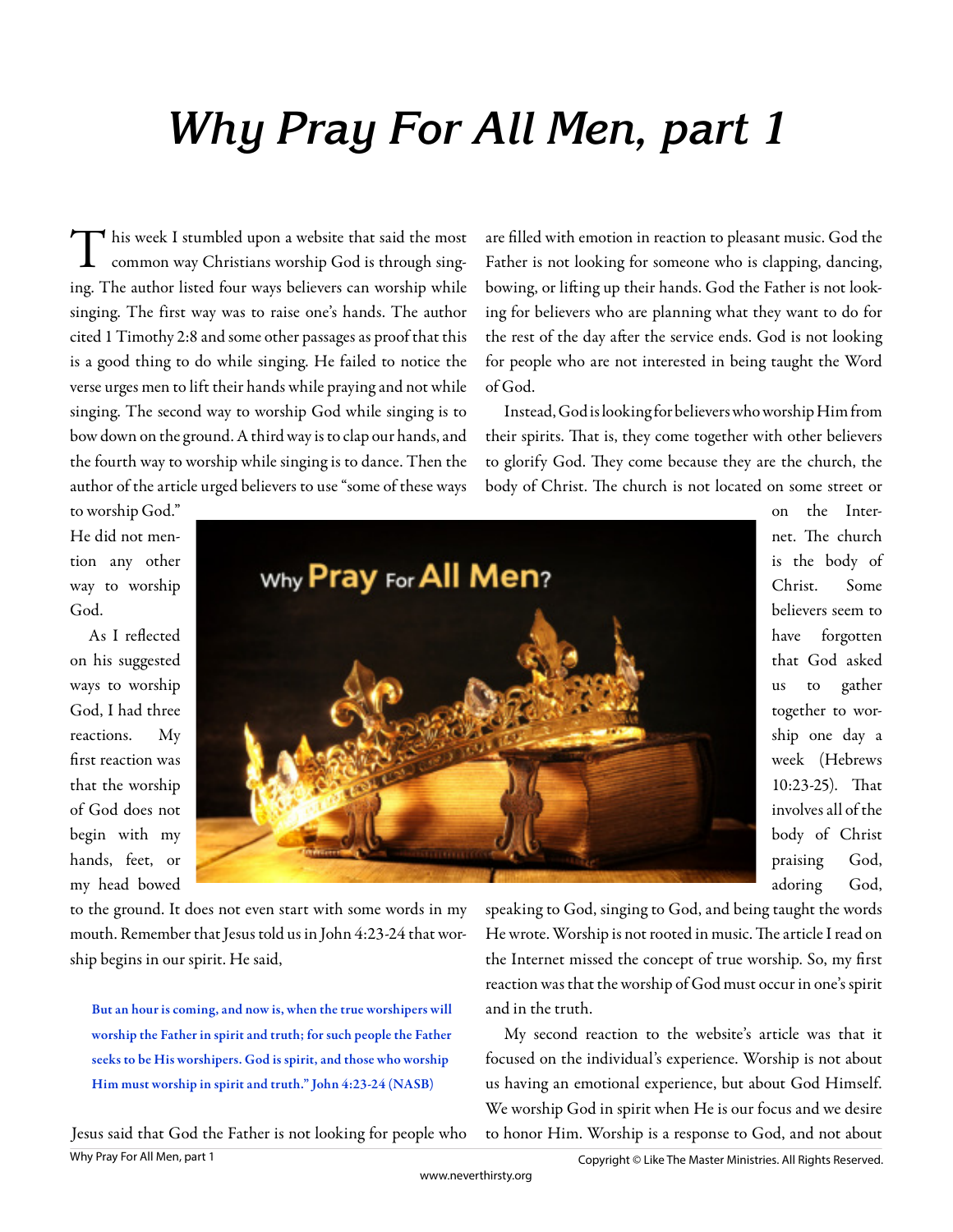feeling good.

My third reaction was that the article said that "the most common way Christians worship God is through singing." Sadly, the author missed the point that worship is a gift to God Himself. It is something believers offer to God. When Jesus said, "true worshipers will worship the Father in spirit and truth," we must not miss the word "truth." The only way we can worship in truth is through the reading and study of truth. Scripture calls the Bible the Word of Truth. As we learn what He wrote to us, understand His message, and our hearts respond to His message, then we bring Him glory. That is worship. The author of the article also missed the fact that worship includes prayer.

It is amazing to realize that the book of 1 Timothy was written about how the church should function. In the book the apostle Paul never mentions music. Chapter one is almost completely devoted to telling Timothy to not allow false teachers to teach. That is, Timothy's most important task was to protect the truth of the Scriptures. He was to ensure that it was taught accurately. He was to prevent false teachers from teaching in the church. Paul called that fighting the good fight. That is, Paul urged Timothy to fight the good fight. That is why in the opening chapter Timothy was urged to protect the truth. That makes sense, because true worshipers will worship the Father in spirit and truth. Later in chapter 4, Timothy will be told to read and teach the Word to the congregation.

In chapter 2 Paul gave Timothy instructions about how to pray, including praying during the worship service. Also, he gave instructions about how women were to conduct themselves during the worship service. You see what you do during the worship service is important too!

It is interesting that Paul never gave Timothy instructions about music—bowing down, lifting hands or clapping. Music or musical instruments are never mentioned in the entire book of 1 Timothy. That illustrates how important music is in worship. Now do not miss my point. I am NOT saying that music should be excluded from a worship service. My point is that prayer and the teaching of Scripture have a much greater priority. They are the heart of worship.

**Types of Prayers We Should Offer (verse 1a).**  Our study today comes from 1 Timothy 2:1-8 and it is about prayer, later we will talk about the teaching of the Word. Our study has five sections. The first section is verse 1a. I have titled it, "Prayers We Should Offer." The next four sections are: For Whom Should We Pray? (v. 1b-2a), Purpose of Prayer (v. 2b), Reason for Prayer (v. 3-7), and Our Attitude in Prayer (v. 8). Here is the first part of verse 1.

First of all, then, I urge that entreaties and prayers, petitions and thanksgivings . . . 1 Timothy 2:1a (NASB)

*1) Entreaties.* Here Paul urged Timothy, the pastor of the church in Ephesus, to offer entreaties and prayers, petitions and thanksgivings. Now these words may appear to be synonyms for the same thing. But actually, they are not synonyms. The Greek word that is translated as "entreaties" in the NASB is *deesis*. The word basically means "to lack," or "to need." As a result, the word refers to prayer about personal needs. A very good illustration of praying for personal needs is the Lord's Prayer in Matthew 6:9-13. It says,

Pray, then, in this way: Our Father who is in heaven, Hallowed be Your name. Your kingdom come. Your will be done, On earth as it is in heaven. Give us this day our daily bread. And forgive us our debts, as we also have forgiven our debtors. And do not lead us into temptation, but deliver us from evil. For Yours is the kingdom and the power and the glory forever. Amen. Matthew 6:9-13 (NASB)

Notice that Jesus told us to pray first for God the Father. Then He told us to pray for our needs: our daily needs, forgiveness

of our sins, and protection from testing. Another example of entreaties is found in Luke 1:13 where we are told that Zacharius had prayed for a son. There *deesis* is translated as "petition" in the NASB.

2) Prayers. The Greek word for "prayers" is *proseuche*. It is the most common Greek word for prayer in the New Testa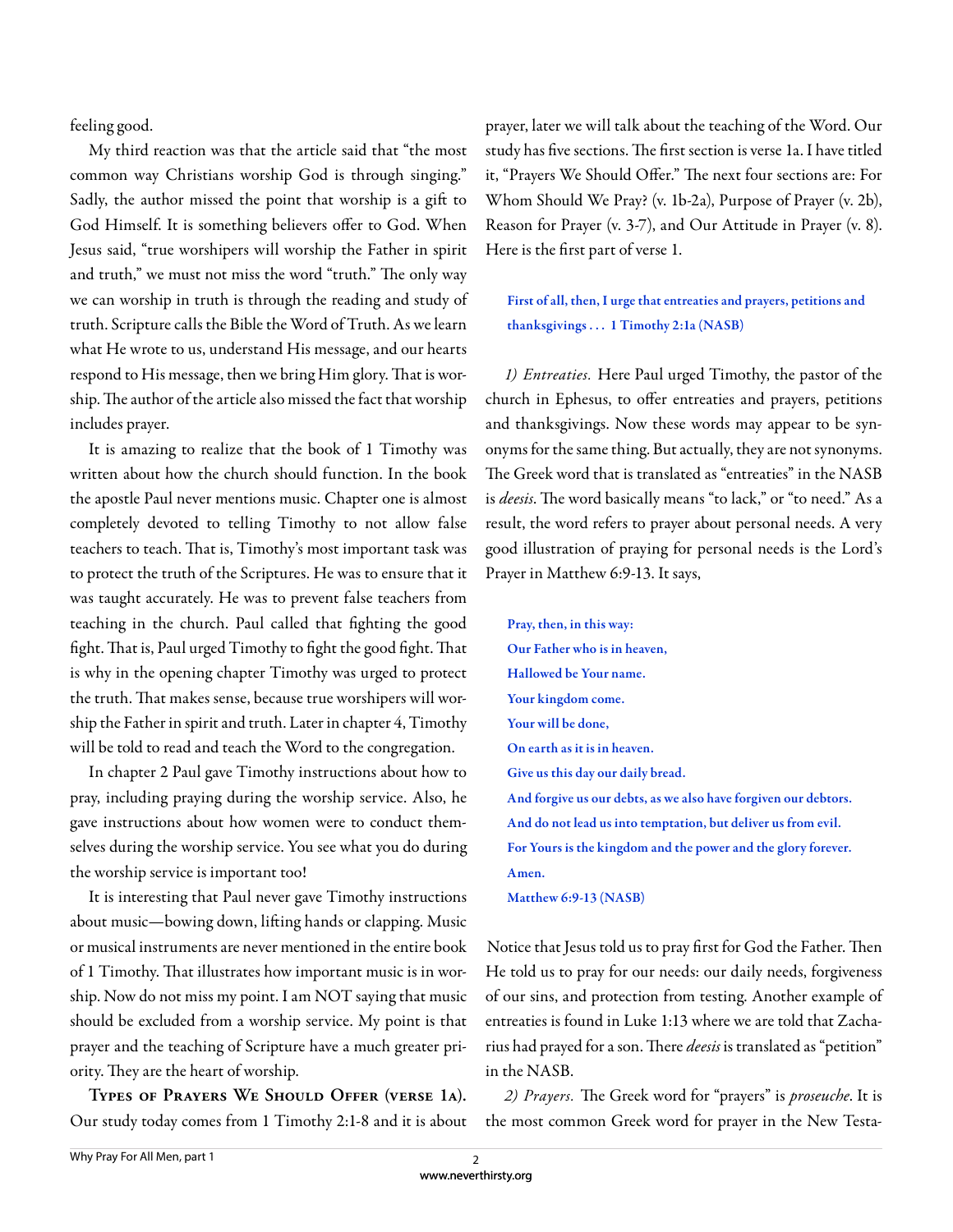ment. The word "prayer" is usually used in reference to talking with God. So, when we talk with God, we are praying.

3) Petitions. The Greek word for "petitions" is enteuxis. This word means "to fall in with someone." It also has the sense of empathy and sympathy. That is, to offer petitions refers to praying for people with emotional or physical needs. If the person is in a hospital, has an illness, or is mourning for someone who has died, and we have empathy for them and pray for them, we are offering petitions to God. We pray with a petition.

4) Thanksgivings. The Greek word for thanksgivings is *eucharistia*. It simply means that we give thanks to God for someone. This raises an interesting point. Have you ever wondered if it is okay to thank God for someone? If so, then this verse answers your question. Here we are urged to thank God for what He has done for us. The last part of this verse urges us to thank God for other people.

**For Whom Should We Pray?** (v. 1b-2a). Paul says that we are to offer entreaties and prayers, petitions and thanksgivings. But for whom are we to offer these things? Paul tells us in the last part of verse 1 and the first part of verse 2. Remember that chapter and verse divisions were not added until about A.D. 1500. While the chapter and verse divisions help us find different locations in the Scriptures, the verse division here is poor. Here Paul's thought flows from verse 1 into verse 2.

## . . . be made on behalf of all men, for kings and all who are in authority . . . 1 Timothy 2:1b-2a (NASB)

First, Paul says believers are to offer entreaties and prayers, petitions and thanksgivings for all men. Now Paul did not mean that we had to pray for every person around the world, name by name. That would be impossible! There are not enough hours in the day to do that. But we can pray for groups of people. We are to pray for people from every race. We are to pray for people from different political parties and those who are our enemies. That was Jesus' command in Matthew 5:43-45. He said,

You have heard that it was said, 'YOU SHALL LOVE YOUR NEIGHBOR and hate your enemy.' But I say to you, love your enemies and pray for those who persecute you, so that you may be sons of your Father who is in heaven; for He causes His sun to rise on the evil and the good, and sends rain on the righteous and the unrighteous. Matthew 5:43-45 (NASB)

Notice Jesus' reason for praying for our enemies is that God provides for them too! In theology this is called God's common grace.

In verse 3 we are also told to pray for the president, premier or the dictator of our nation, whatever the case may be. We are to pray for all who are in authority. Why? The answer is that God put him or her in that position according to Romans 13:1-2. But that does not mean we must agree with our politicians.

This reminds me of the time that I was invited by the PIMA County Board of Supervisors to pray at the opening of one of their regularly scheduled meetings. After the meeting was called to order, I was asked to pray. Here are just a few of the things I said,

- Our Father we pray to You because you are the God who is in heaven.
- We ask that your name be regarded as holy, holy, holy
- because You are the righteous & holy God.

• We ask that Jesus Christ return quickly and set up His kingdom.

- We ask that Your will be done here on earth as it is in heaven.
- And since You are the One who establishes governments and have caused these men and women to be elected to their positions, we ask that:
	- a. Your Holy Spirit will guide them in their deliberations today.
	- b. That you give them great wisdom to make just decisions.
	- c. Th at you motivate and guide them to accomplish Your will.
	- d. That you grant them Your favor.
- We ask this in the name of Jesus Christ. Amen.

#### After I finished, a man followed me out the door and expressed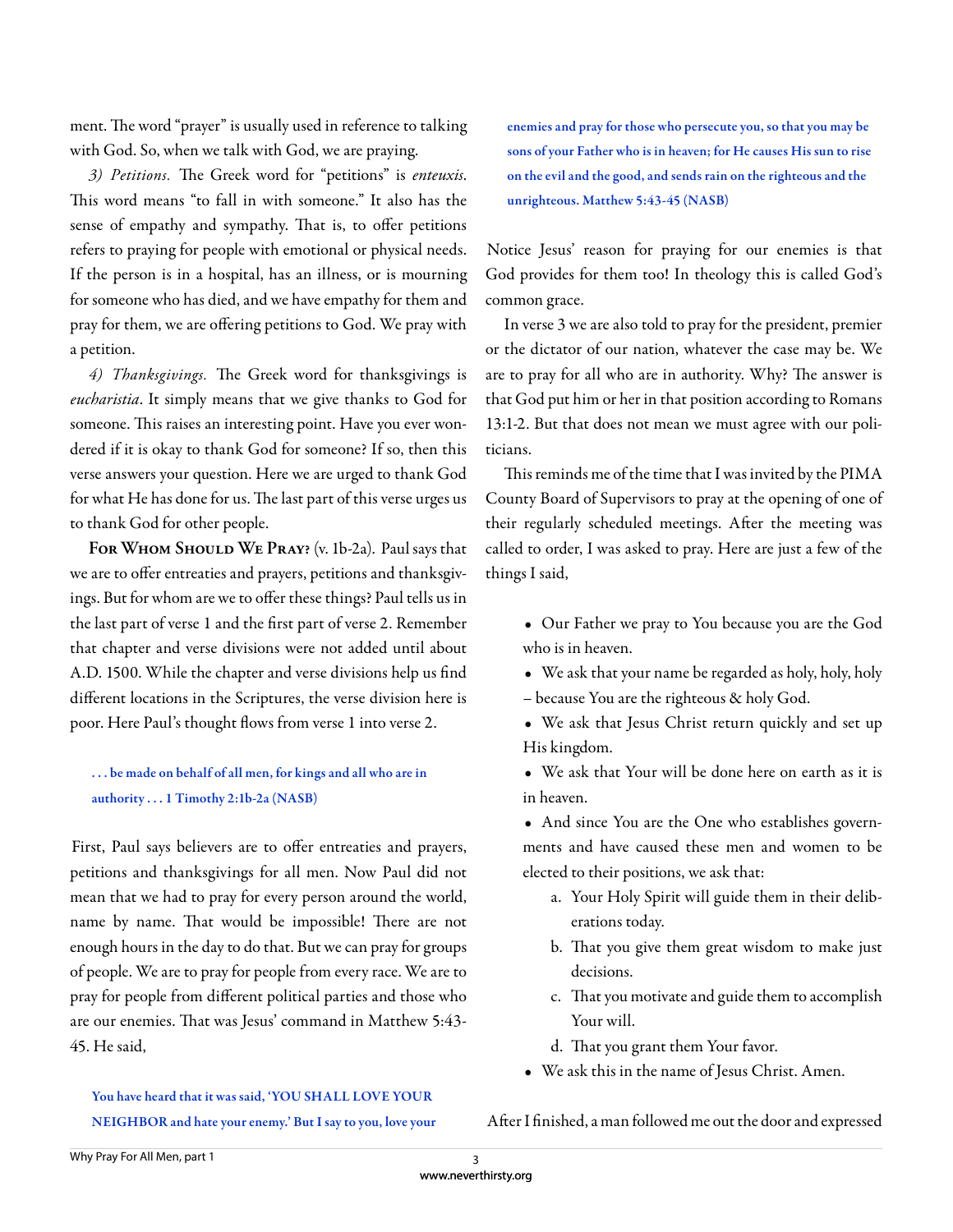his appreciation for my prayer. He was surprised at the boldness of my prayer. Now I do not know if any of those board members were believers, but I prayed as I did for them because God had placed them in authority.

**Purpose of Prayer (v.** 2b). Next, Paul tells us why we are to offer entreaties and prayers, petitions and thanksgivings for all men, kings, and all in authority. He tells us in the last part of verse 2.

## . . . so that we may lead a tranquil and quiet life in all godliness and dignity. 1 Timothy 2:2b (NASB)

The reason we are asked to pray for 1) their personal needs to be met, 2) for compassion and healing for their bodies, and 3) to thank God for them is so that we can live a tranquil and quiet life. The Greek words that are translated as "tranquil" and "quiet" have the idea of external peace and internal peace. The purpose is so we can live in godliness and dignity. That is so we can worship without interference, train our children in the faith, practice our faith, and have our physical needs met so that we can in turn share the gospel and rescue sinners from hell.

We should also remember that after we became a believer, there was no reason to leave us here, except to share the gospel about Jesus Christ with other people. That includes our family, friends, and strangers.

**Reason for Prayer (v.** 3-7). In verses 3 through 7, Paul now gives us five reasons why we should pray this way. Paul's reason for praying this way is so that evangelism will not be hindered. Paul is emphasizing evangelism.

1) Good & Acceptable To God. The first of the four reasons is given in verse 3. Paul said,

## This is good and acceptable in the sight of God our Savior  $\dots$  1 Timothy 2:3 (NASB)

The English translation of "good and acceptable" is not accurate. The meaning of "good" is better translated as intrinsic moral goodness and "acceptable" has the idea of "to receive gladly." That is, when we pray this way we are being morally good; and Christ receives such prayers gladly. Since Paul uses

the phrase "God our Savior" five more times (1 Timothy 1:1; 4:10; 2 Timothy 1:3; 2:10; 3:4; Jude 25) in the New Testament to refer to God the Father, this helps us understand that this kind of prayer is very pleasing to our Father. Would you like to please God the Father? Then pray this way! Pray so that the gospel will spread and so that people can be saved. God the Father will receive your prayers gladly!

At least seven times in the New Testament, believers are urged to strive to please the Father (2 Corinthians 5:9; Galatians 1:10; Ephesians 5:10; 6:6; Hebrews 11:6; 13:16). Here is Ephesians 5:10. Paul said we should try . . .

#### . . . to learn what is pleasing to the Lord. Ephesians 5:10 (NASB)

2) God Desires All Men to be Saved. The second reason that God wants us to pray this way is that He does not want just some people to be saved, He wants all men to be saved, including those in authority. Verse 4 says,

. . . who desires all men to be saved . . . 1 Timothy 2:4 (NASB)

Now some claim this passage means that every person will become a believer. That view is referred to as universal salvation. That is, everyone will be saved, but that is completely inconsistent with the rest of Scripture. If everyone will be saved, then the lake of fire will be empty, except for Satan and his demons. This view misses the fact that Revelation 20:11-14 reveals that "the great and the small" will be judged and sent to the lake of fire. Here is Revelation 20:12-13,

And I saw the dead, the great and the small, standing before the throne, and books were opened; and another book was opened, which is the book of life; and the dead were judged from the things which were written in the books, according to their deeds. And the sea gave up the dead which were in it, and death and Hades gave up the dead which were in them; and they were judged, every one of them according to their deeds. Revelation 20:12-13 (NASB)

Here we are given a picture of a massive number of people who will be judged. Verse 15 tells us they will be thrown into